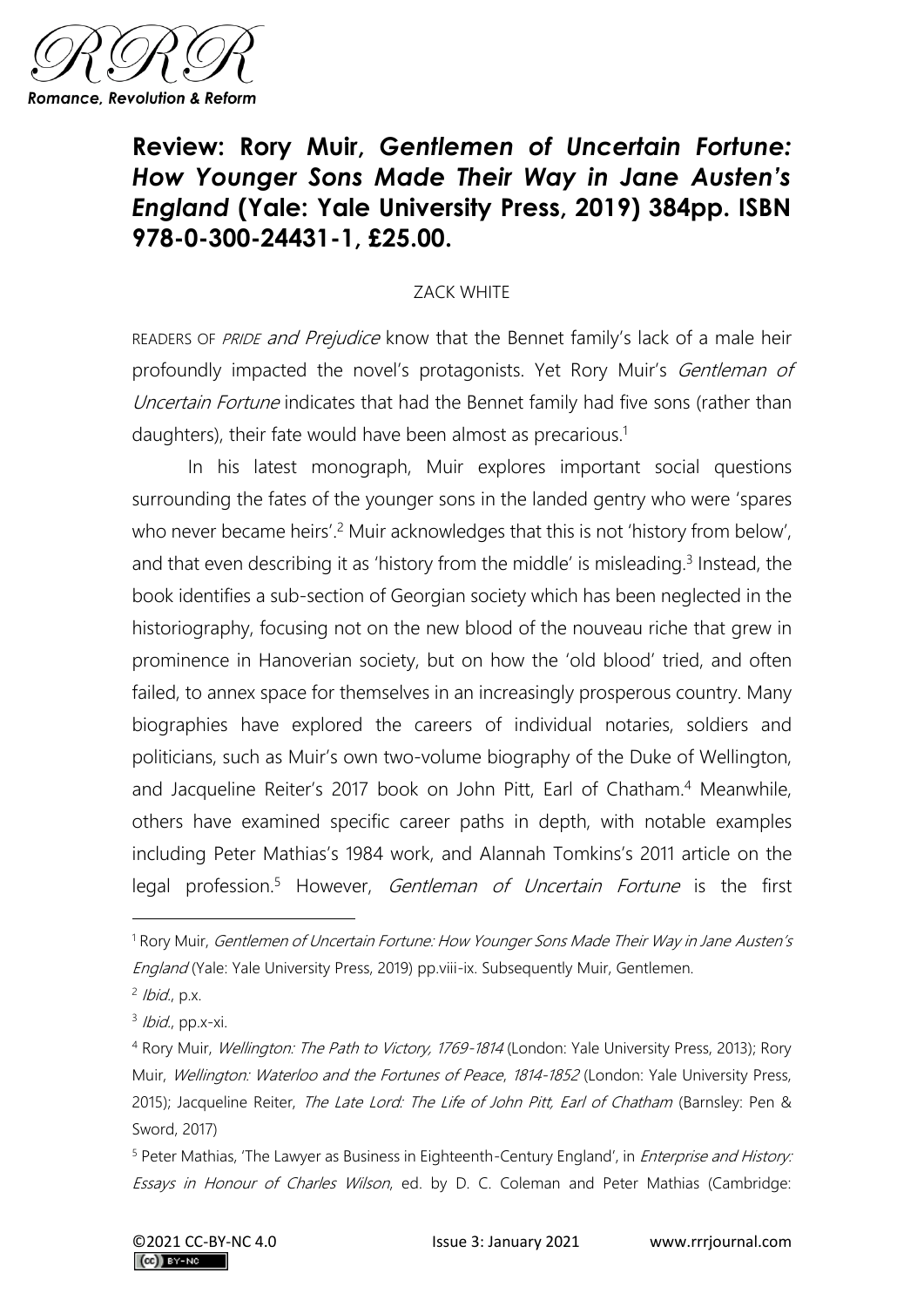

comparative study of the options available to 'younger sons', shedding new light on the challenges and uncertainties that pervaded each profession.

Muir draws together a wide array of secondary sources, memoirs, letters and diaries, into a veritable gold mine of information, which deftly weaves the social and historical context together with the perspectives and experiences of individuals. The book is thoughtfully arranged, beginning with two chapters offering vital contextual overviews on the family unit at the turn of the eighteenth century and the purchasing power of money during the period. The latter topic often causes consternation for researchers, and previous attempts to address this have only been partially effective.<sup>6</sup> Yet Muir does not solely focus on figures, instead demonstrating that even within the gentry, there was a complex interconnected web of hierarchies, politics and patronage, where those with less money sometimes enjoyed a higher status than their more affluent acquaintances.

Chapter three offers the first detailed analysis of a career path, focusing on the Church. Muir highlights that incomes for clergymen were often meagre, forcing vicars to administer multiple parishes simultaneously, and that, paradoxically, a training in the pagan classics, not theology, characterised the university education that prospective curates received. Muir also emphasises the recurring theme, across all professions, that patronage was paramount in securing promotion. Those expecting to be promoted through their superiors noticing their work were doomed to disappointment. Muir posits that where vicars were able to secure multiple parishes to supplement their incomes, this was usually the result of having multiple patrons they could rely upon.<sup>7</sup>

Medicine is chapter four's focus. Muir argues that, like many of the professions, medicine was not usually associated with the landed gentry, and, surprisingly, its associated social standing was not high, though physicians were more respected than apothecary-surgeons due to a mixture of tradition and their

Cambridge University Press, 1984) pp.151-167; Alannah Tomkins, 'Who Were His Peers?: The Social and Professional Milieu of the Provincial Surgeon-Apothecary in the Late Eighteenth Century', Journal of Social History, 44.3 (2011) pp.915-933.

<sup>&</sup>lt;sup>6</sup> See, for example, Richard Holmes, Redcoat: The British Soldier in the Age of Horse and Musket (London: Harper Collins, 2001) pp.xxi-xxiii.

<sup>&</sup>lt;sup>7</sup> Muir, *Gentlemen*, pp.57-58.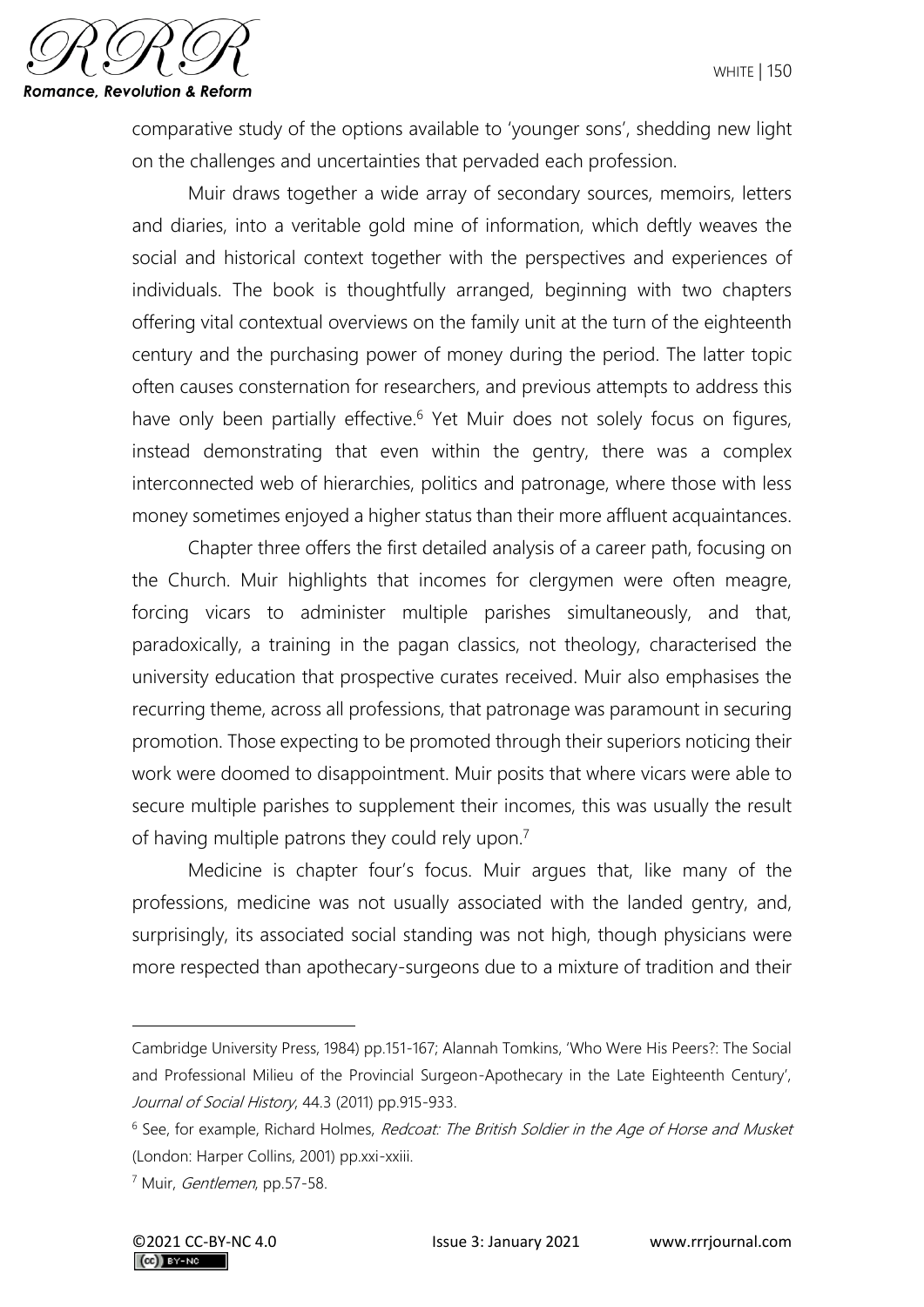

university training. $8$  A common thread throughout the work emerges here, as Muir notes that new recruits to the medical profession were often harshly treated, although they were not subjected to the bullying that was commonplace in the Navy.

In the next two chapters, Muir explores two strands of the legal profession, looking at barristers (chapter five), and then attorneys and solicitors (chapter six). In both cases, a successful career was often an elusive dream, particularly for aspiring barristers, requiring long periods of study and obscurity, which dissuaded all but the most tenacious.<sup>9</sup> Surprisingly, Muir also finds that attorneys lacked respectability, despite the fact that a large proportion came from the landed gentry, unlike the other professions he examines. For Muir, this lack of respectability indicates that younger sons had to resign themselves to the reality that their career choices often resulted in an inevitable eroding of their social status. This raises questions as to whether there was a psychological impact on these men as they exchanged their place in the social hierarchy for a relatively meagre wage. While Muir is unable to explore this question in the monograph, this is an area which merits further examination.

While exploring banking and commerce (chapter seven), respectability and social standing re-emerge, with Muir positing that those who made their money from commerce were lower in the social hierarchy than those whose finances were supported by land holdings. In chapter eight, on civil offices, however, patronage again returns to the fore. Muir uses the examples of Arthur Wellesley's fruitless attempts to secure government positions for himself, early in his career, and later for his illegitimate son, to show that patronage was by no means a guarantee, a point which builds on the work of Karen Robson.<sup>10</sup> In the process, Muir highlights relatively underexplored nuances in the patronage system, which has generally been characterised as one where the benefits of having a patron were both

<sup>&</sup>lt;sup>8</sup> *Ibid.*, pp.87-88.

<sup>&</sup>lt;sup>9</sup> Ibid., pp.103-104.

<sup>&</sup>lt;sup>10</sup> Ibid., p.165; Karen Robson, 'Military Patronage for political purposes: the case of Sir Arthur Wellesley as Chief Secretary of Ireland', in Wellington Studies I, ed. by Christopher Woolgar (Southampton: Hartley Institute, 1996), pp.115-138.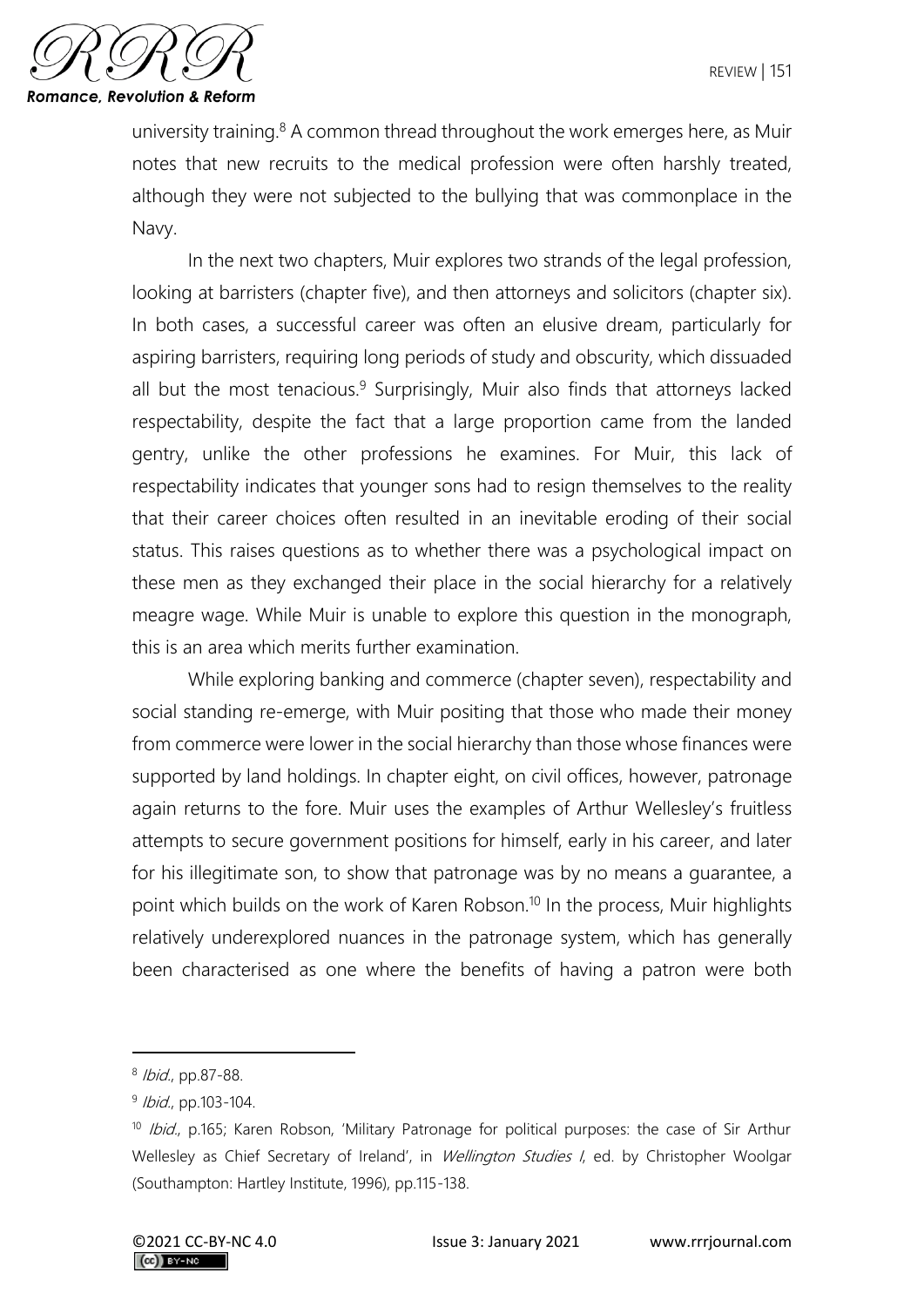

considerable and guaranteed.<sup>11</sup> As patronage was widespread within Georgian society, and its vital role in receiving promotion has been taken for granted, the established interpretation clearly now requires fresh investigation.

Chapters nine and ten examine the lifestyle and career options of recruits to the Royal Navy. This was a pragmatic choice for many, representing a traditional, patriotic, and respected career path, with limited financial burden for the family, as there were neither school fees nor a commission to purchase. Nonetheless, Muir challenges this narrative, finding that only one fifth of naval officers were from the landed gentry and bullying was a fact of life for new midshipmen. The Navy, Muir argues, was a vocational career, as success could rarely be measured by financial gain.<sup>12</sup> For those content to endure a modest income and prolonged absence from home in exchange for a respectable career that satisfied a desire for adventure, the Navy was amongst the best career options.

Chapter eleven explores the British Army, dispelling the misconception that all officers' commissions were purchased, since this applied to just twenty per cent of them during this period. Muir highlights that the Army was not suited to those with dreams of meteoric promotion, as ranks above Lieutenant Colonel were awarded by merit and seniority. Equally, he points out that, despite perceptions, the army did not provide the adventurous life which attracted some. Muir also shows that those who pursued a career in the army often found it difficult to marry, as their pay was insufficient to support a wife.<sup>13</sup> Muir's findings throw into sharp relief a dichotomy between Georgian society's disdain for Britain's Army and the phenomenon of 'scarlet fever', identified in the work of Louise Carter, where some ignored the lack of respectability that came with being an officer's wife, in favour of the perceived glamour associated with the position.<sup>14</sup> The way in which these divergent attitudes co-existed with, and were influenced by, the increasingly

<sup>&</sup>lt;sup>11</sup> J. E. Cookson, *The British Armed Nation, 1793-1815* (Oxford: Clarendon Press, 1997).

<sup>&</sup>lt;sup>12</sup> Muir, *Gentlemen*, pp.240-241.

<sup>13</sup> *Ibid.*, pp.273-275.

<sup>&</sup>lt;sup>14</sup> Louise Carter, 'Scarlet Fever: Women and the Military Man, 1780-1815', in *Britain's Soldiers:* Rethinking War and Society, ed. by Kevin Linch and Matthew McCormack (Liverpool: Liverpool University Press, 2014) pp.155-180.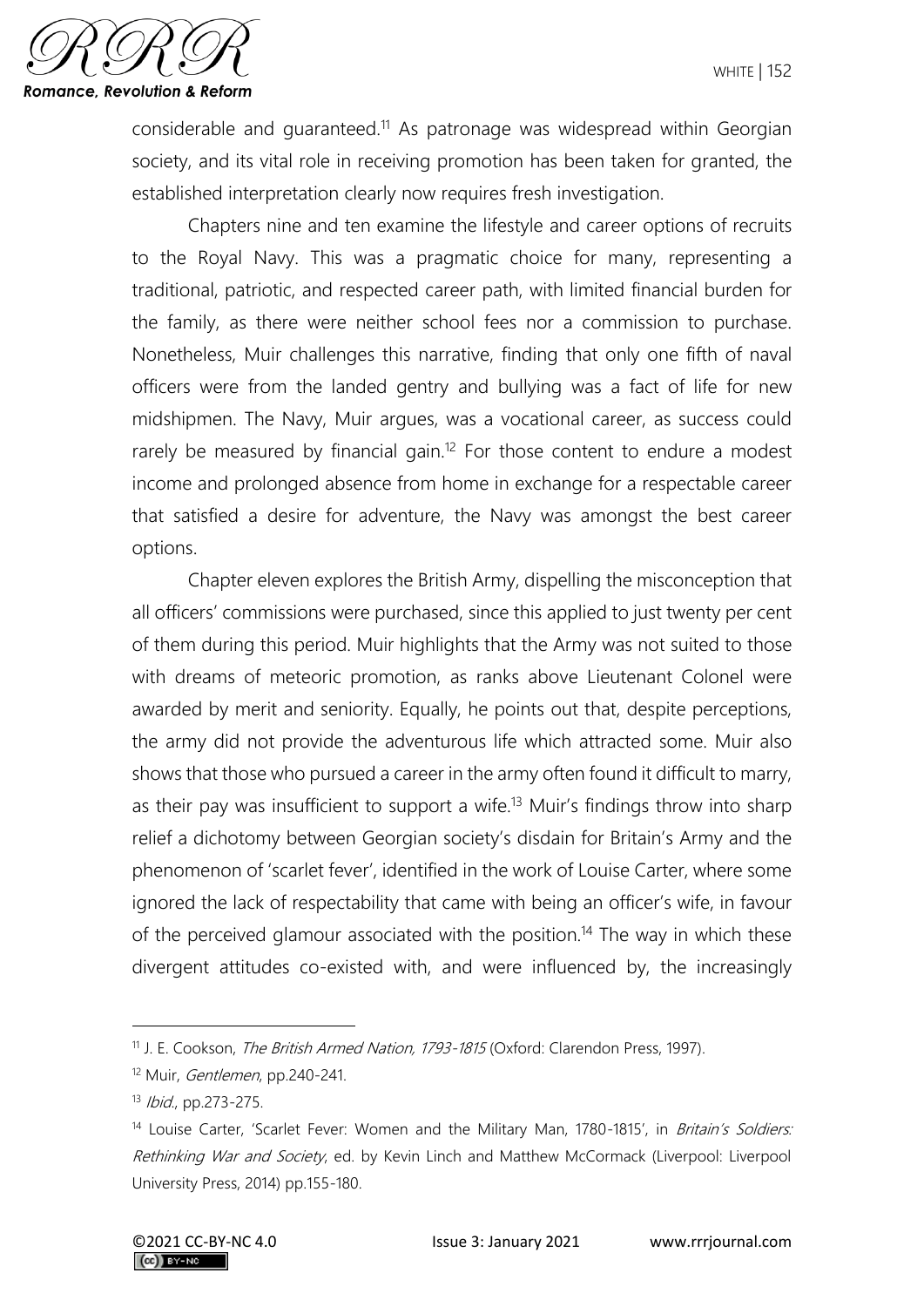

successful exploits of Wellington's army in the Iberian Peninsula, is an important question, which although not explored by Muir, will hopefully be explored further by future scholars.

The final chapter explores career options in the East India Company. Muir argues that here, again, prospects were not encouraging, partly because the nature of Britain's intervention in India was changing. Many who went out could not afford the return voyage to Britain, becoming effective exiles, and many died due to disease.<sup>15</sup> Particularly interesting is Muir's observation that, although racial prejudices were hardening during this period, those prejudices were often held by those who had just arrived in the region, and that greater exposure to Indian culture brought more enlightened views.<sup>16</sup>

Ultimately, Muir concludes, a man's career was dictated by his parents' priorities and finances while he was a boy. For those who could not afford their son's education, the Navy or East India Company were the logical solutions, which, alongside the army, were well suited to independently-minded children. Nonetheless, patronage was vital in determining the trajectory of an individual's career. The rewards from the respectable professions open to gentlemen were slow in materialising, and the sad reality is that life was a struggle for younger sons, whichever path they took.

Criticisms of this work are few. The most noticeable omission is a bibliographic essay, which has been an invaluable mainstay of Muir's other publications. Nonetheless, this does not detract from the quality of the research. Written with the light, engaging style, and deft balancing of detail, analysis and anecdote which are characteristic of Muir's work, this book is a model of interdisciplinary research, viewed through a historical lens. Muir has achieved an admirable mastery of a wider-ranging topic, offering a ground-breaking comparative study of the career options that faced younger sons of the gentry. More work is now needed to examine the impacts that his findings have on our understanding of wider social attitudes, particularly with reference to notions of masculinity, patronage and social mobility. Gentlemen of Uncertain Fortune

<sup>&</sup>lt;sup>15</sup> Muir, *Gentlemen*, p.310.

<sup>16</sup> *Ibid.*, p.295.